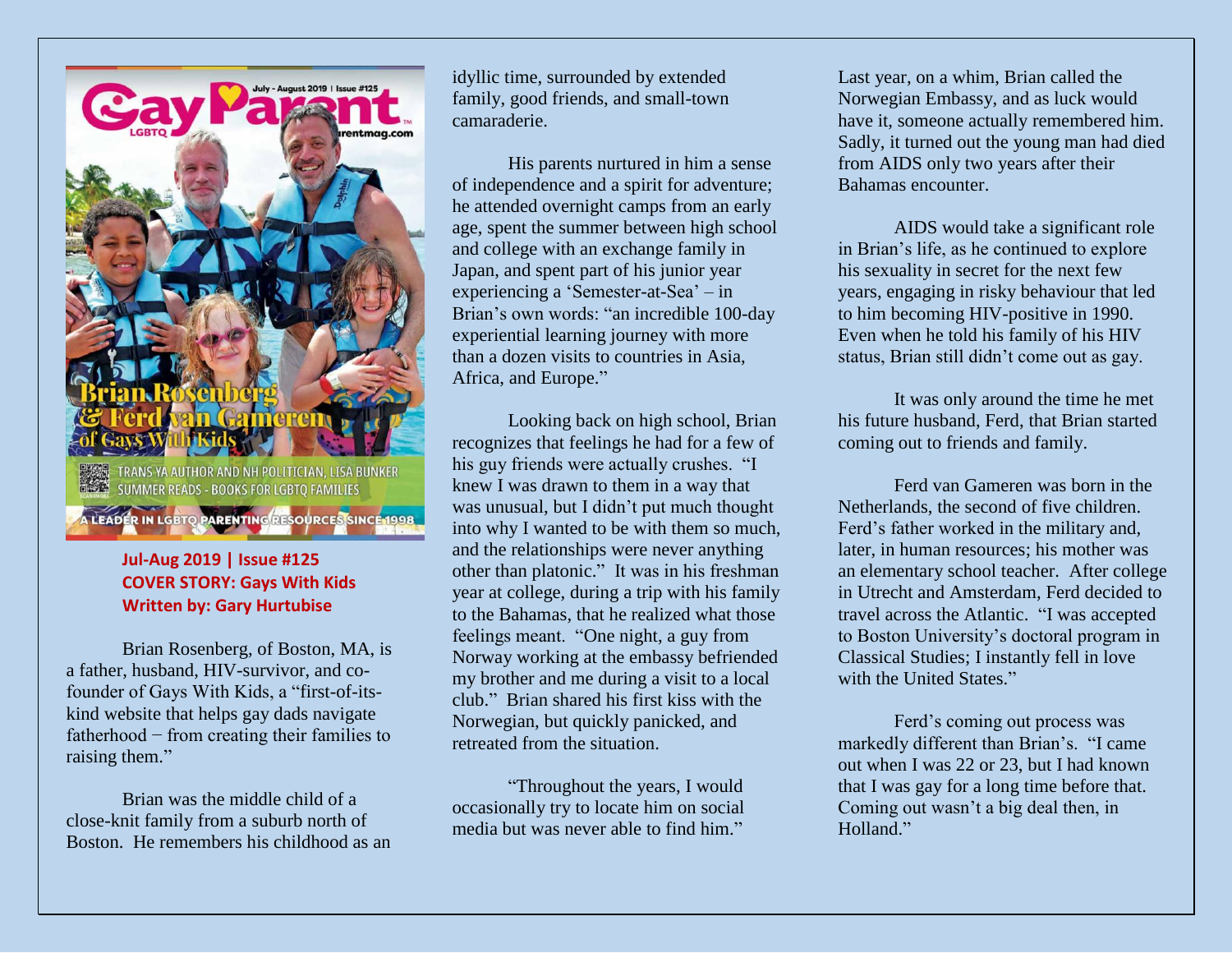The story of the couple's meeting is, as Ferd likes to say, the oldest story in the world: "boy meets boy at the gym." The couple vividly recall the details of their first date, one Friday in June of 1993. "I invited him to my place for dinner," Brian begins. "but I didn't know how to cook, and Ferd rescued the meal after noticing I was about to mix raw hamburger meat with cooked pasta. That was the first and last time I ever cooked for him."

From almost the moment they got together, the two men were inseparable. "We got married on June 20, 2013, exactly twenty years after we started our relationship," Brian retells. "We were living in Toronto at the time. It was a beautiful and emotional event for us, declaring our love for each other in front of kids, family and friends."

While the couple enjoyed spending time with their nieces and nephews, they did not consider fatherhood for themselves. Brian had his HIV status, and, "back in those days we didn't think much of the future, as the assumption was that ours wouldn't last long." In their first year together, Ferd and Brian attended 20 of their friends' funerals. "Then the AIDS cocktail arrived in 1996, and the worst of the crisis was ending. I remember the first time the weekly gay newspaper didn't have an obituary; it had been at least 3 years."

Eight months after he started taking a triple-drug combination, Brian received amazing news: there was no longer any detectable trace of the virus in his blood. "I'm not sure why I survived when hundreds of thousands of others did not," Brian admits, in his bio from his *Gays With Kids* website.

Once Brian had more than a year's worth of good health results under his belt, the couple started talking more seriously about fatherhood. Back then, of course, there was no *Gays With Kids* or other resource to learn about the various options available to gay men interested in parenthood. So Ferd took the lead researching and identifying organizations that could help them become dads.

"We initially decided to build our family through adoption." Brian says. "We were matched with a 4-month-old boy living with his teenage birth mom and her 18-year-old boyfriend, who wasn't the boy's dad." The adoption fell through after the young mother left her boyfriend, taking her baby with her.

After that experience, the couple figured adoption would not be their path to fatherhood. Instead, Ferd learned about a research lab in Cambridge, MA, that had tremendous success helping HIV-positive men become biological dads to HIV-

negative children that also didn't risk the health of the mothers.

After putting all the pieces into play to become dads through surrogacy, the men received a call from their adoption agency: a three-day-old black baby boy needed a loving family. "We proudly took Levi home from the hospital on the fifth day of his life, and his twin-sisters (by surrogacy) Sadie and Ella joined the family 17 months later!"

Upon adopting Levi, Brian and Ferd scoured the internet, looking to connect with other gay dads, "so that we could learn from their experiences." They were unsuccessful. Brian explains on his website: "we felt isolated because we had no community of gay dads to turn to and with whom we could identify." Ferd adds, "we also felt alienated by all the momcentric focus." Everywhere the couple turned, they encountered phrases like 'mommy tested, mommy approved' or 'for moms by moms'. "Almost everything was written by moms, for moms," Brian explains in a 2018-interview with Tom Bourdon from the *Hey Dads, Gay Dads* video series.

Determined to put an end to what they perceived as 'Dadscrimination', and worse, 'Gay-Dadscrimination', the couple created *Gays With Kids*, an online community that "aims to normalize the